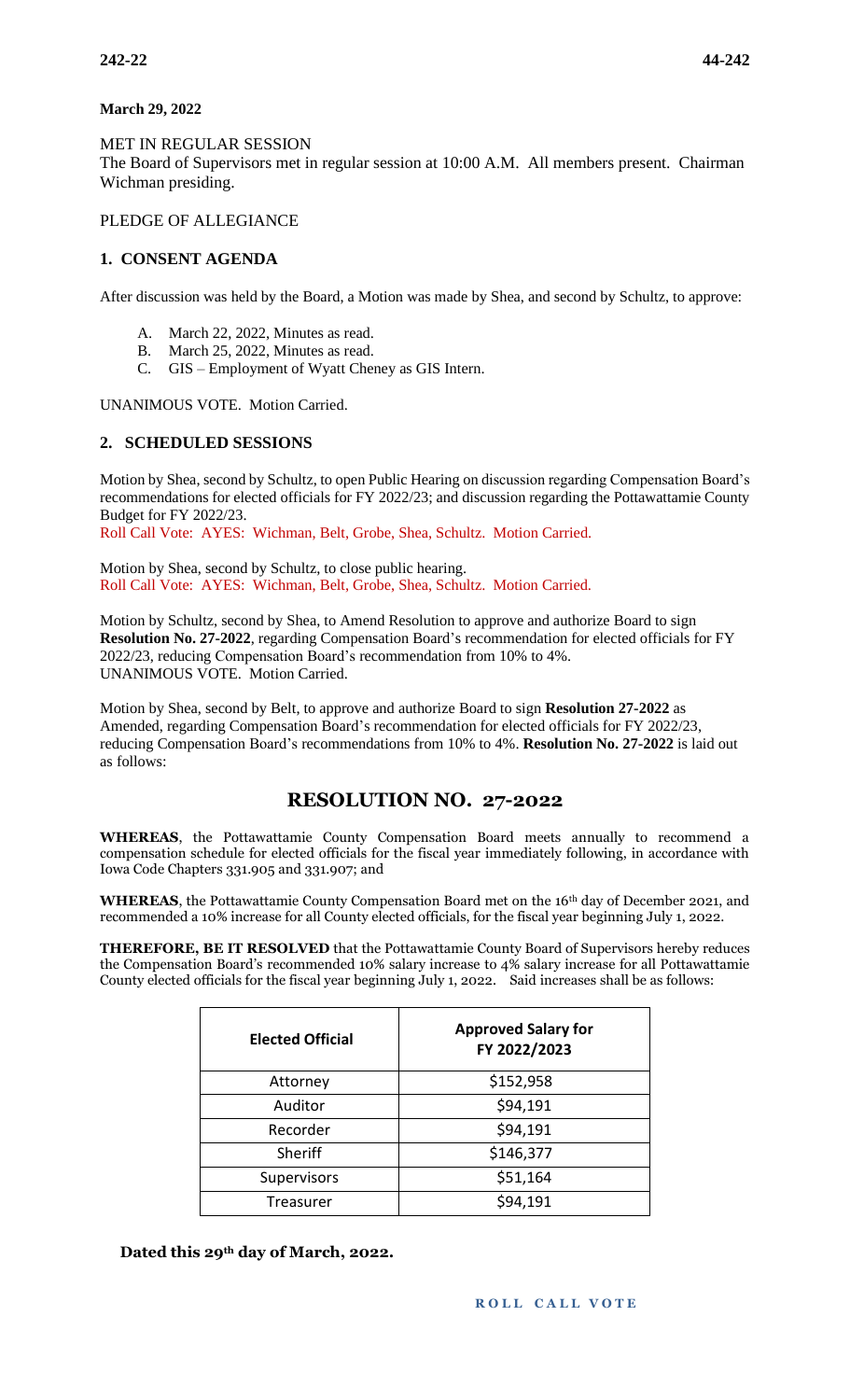|                       | <b>AYE</b> | <b>NAY</b> | <b>ABSTAIN</b> | <b>ABSENT</b> |
|-----------------------|------------|------------|----------------|---------------|
| Tim Wichman, Chairman | O          | $\circ$    | $\circ$        | $\circ$       |
| <b>Scott Belt</b>     | $\circ$    | $\circ$    | $\circ$        | $\circ$       |
| Lynn Grobe            | $\circ$    | $\circ$    | $\circ$        | O             |
| Justin Schultz        | $\circ$    | $\circ$    | $\circ$        | $\circ$       |
| <b>Brian Shea</b>     | O          | $\circ$    | O              | ∩             |

ATTEST: \_\_\_\_\_\_\_\_\_\_\_\_\_\_\_\_\_\_\_\_\_\_\_\_\_\_\_\_\_\_\_\_\_\_\_\_\_\_\_\_\_\_\_\_\_\_\_\_\_

Melvyn Houser, County Auditor

Roll Call Vote: AYES: Wichman, Belt, Grobe, Shea, Schultz. Motion Carried.

Motion by Belt, second by Schultz, to approve and authorize Board to sign **Resolution No. 28-2022**, regarding Pottawattamie County Budget for FY 2022/23. **Resolution No. 28-2022** is laid out as follows:

### **RESOLUTION NO. 28-2022**

**WHEREAS,** the Board of Supervisors of Pottawattamie County, after due consideration of estimated income and expenses for Fiscal Year 2022-2023, duly published such estimates for the county budget; and

**WHEREAS,** the budget correctly states estimated tax dollars against all parcels of property lying within Pottawattamie County, and the income and expense breakdown for each of the ten (10) budgeting areas; and

**WHEREAS,** a hearing was held on Tuesday, March 29, 2022, at 10:00 AM, in the Board of Supervisors' Hearing Room, Second Floor, Courthouse, 227 South 6th Street, Council Bluffs, Iowa; and

**WHEREAS,** the public had due notice of the hearing, and at the hearing due time was allowed for objections to any and all portions of the budget.

**NOW, THEREFORE, BE IT RESOLVED,** by the Board of Supervisors of Pottawattamie County, after hearing no objections, on a motion by Supervisor County, after hearing no objections, on a motion by Supervisor a second by Supervisor \_\_\_\_\_\_\_\_\_\_\_\_\_\_\_\_\_\_\_\_, the Fiscal Year 2022-2023 budget was adopted.

Chairman Belt called for a roll call vote, the results being: Belt-\_\_\_\_\_\_\_; Wichman-\_\_\_\_\_\_\_; Grobe-\_\_\_\_\_\_\_\_; Schultz-\_\_\_\_\_\_\_\_\_; and Shea-\_\_\_\_\_\_\_\_\_\_\_. Motion carried.

#### **Dated this 29th day of March, 2022.**

|                       | ROLL CALL VOTE |         |                |               |
|-----------------------|----------------|---------|----------------|---------------|
|                       | <b>AYE</b>     | NAY     | <b>ABSTAIN</b> | <b>ABSENT</b> |
| Tim Wichman, Chairman | O              | O       | O              | O             |
| <b>Scott Belt</b>     | $\circ$        | $\circ$ | $\circ$        | O             |
| Lynn Grobe            | $\circ$        | $\circ$ | $\circ$        | $\circ$       |
| Justin Schultz        | $\circ$        | $\circ$ | $\circ$        | $\circ$       |
| <b>Brian Shea</b>     | $\circ$        | $\circ$ | $\circ$        | $\circ$       |
|                       |                |         |                |               |

ATTEST: \_\_\_\_\_\_\_\_\_\_\_\_\_\_\_\_\_\_\_\_\_\_\_\_\_\_\_\_\_\_\_\_\_\_\_\_\_\_\_\_\_\_\_\_\_\_\_\_\_

Melvyn Houser, County Auditor

Roll Call Vote: AYES: Wichman, Belt, Grobe, Shea, Schultz. Motion Carried.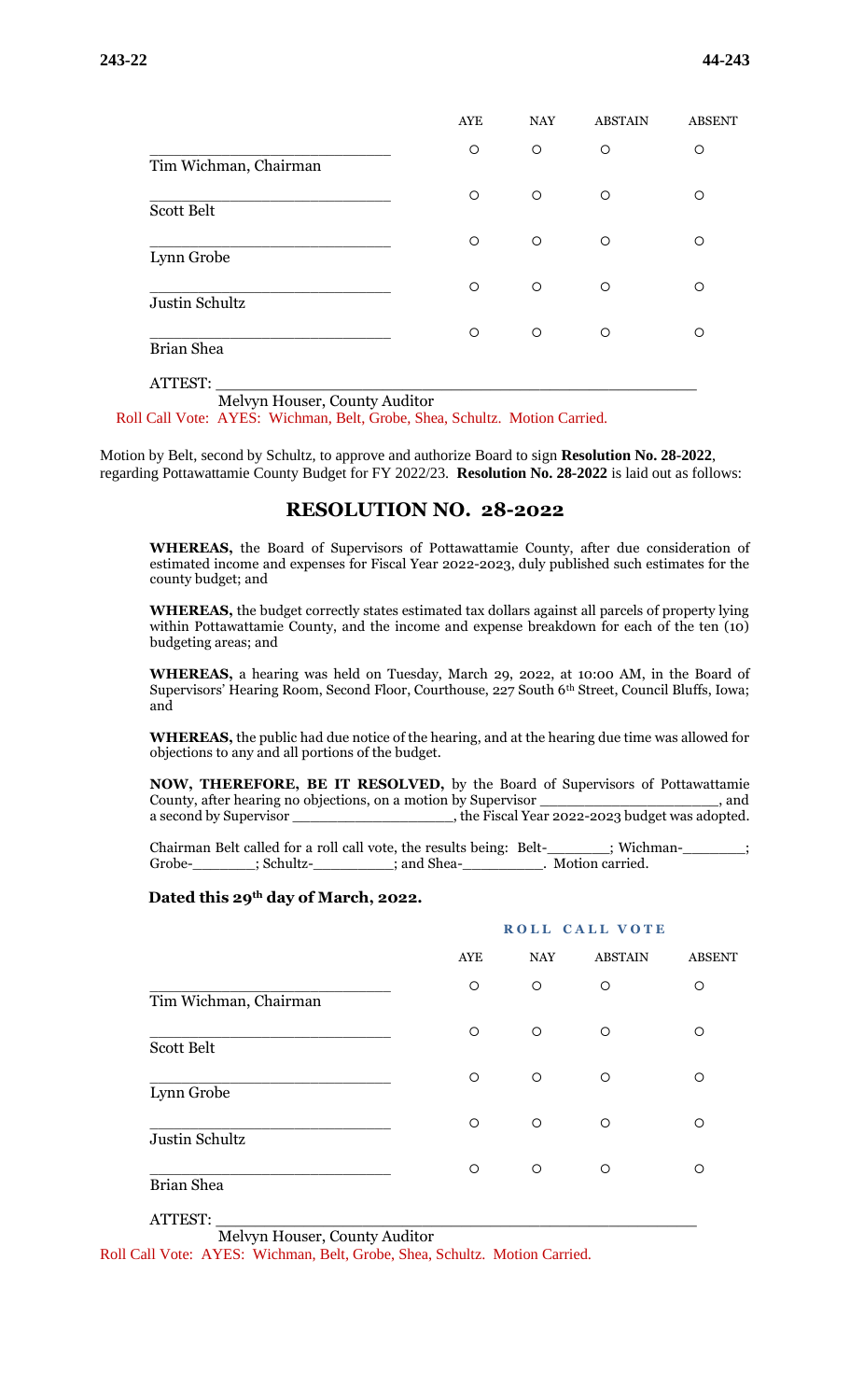After discussion was held by the Board, a motion was made by Schultz, and second by Shea, to approve and authorize Chairman to sign Grant Award Letter of Agreement from Iowa West Foundation on the following grant awards: CITIES 2022 for the City of Carson and City of Neola project. UNANIMOUS VOTE. Motion Carried.

Motion by Shea, second by Belt, to approve and sign Proclamation designating the month of April 2022 as Child Abuse Prevention Month.

### Pottawattamie County Board of Supervisors **PROCLAMATION**

### CHILD ABUSE PREVENTION MONTH – APRIL 2022

WHEREAS 4.4 million referrals are made to child protective services national yearly: and

WHEREAS child abuse and neglect is a serious problem affecting every segment of our community, and finding solutions requires input and action from everyone; and

WHEREAS our children are our most valuable resources and will shape the future of the Pottawattamie County; and

WHEREAS child abuse can have long-term psychological, emotional, and physical effects that have lasting consequences for victims of abuse; and

WHEREAS protective factors are conditions that reduce or eliminate risk and promote the social, emotional, and developmental well-being of children; and

WHEREAS, effective child abuse prevention activities succeed because of the partnerships created between child welfare professionals, education, health, community- and faith-based organizations, businesses, law enforcement agencies, and families; and

WHEREAS communities must make every effort to promote programs and activities that create strong and thriving children and families; and

WHEREAS we acknowledge that we must work together as a community to increase awareness about child abuse and continue to promote the social and emotional well-being of children and families in a safe, stable, and nurturing environment; and

WHEREAS prevention remains the best defense for our children and families.

**THEREFORE, We, the Pottawattamie County Board of Supervisors**, do hereby proclaim April 2022 as

# **NATIONAL CHILD ABUSE PREVENTION MONTH**

*"*In Pottawattamie County and urge all citizens to recognize this month by dedicating ourselves to the task of improving the quality of life for all children and families."

*IN WITNESS WHEREOF***,** I have caused my signature and Seal of Pottawattamie County, Iowa to be affixed this 29th day of March 2022. ROLL CALL VOTE

|                       | <b>AYE</b> | <b>NAY</b> | <b>ABSTAIN</b> | <b>ABSENT</b> |
|-----------------------|------------|------------|----------------|---------------|
| Tim Wichman, Chairman | O          | O          | $\circ$        | O             |
| Scott Belt            | O          | O          | O              | ∩             |
| Lynn Grobe            | O          | $\circ$    | O              | ◯             |
| Justin Schultz        | O          | O          | O              | ∩             |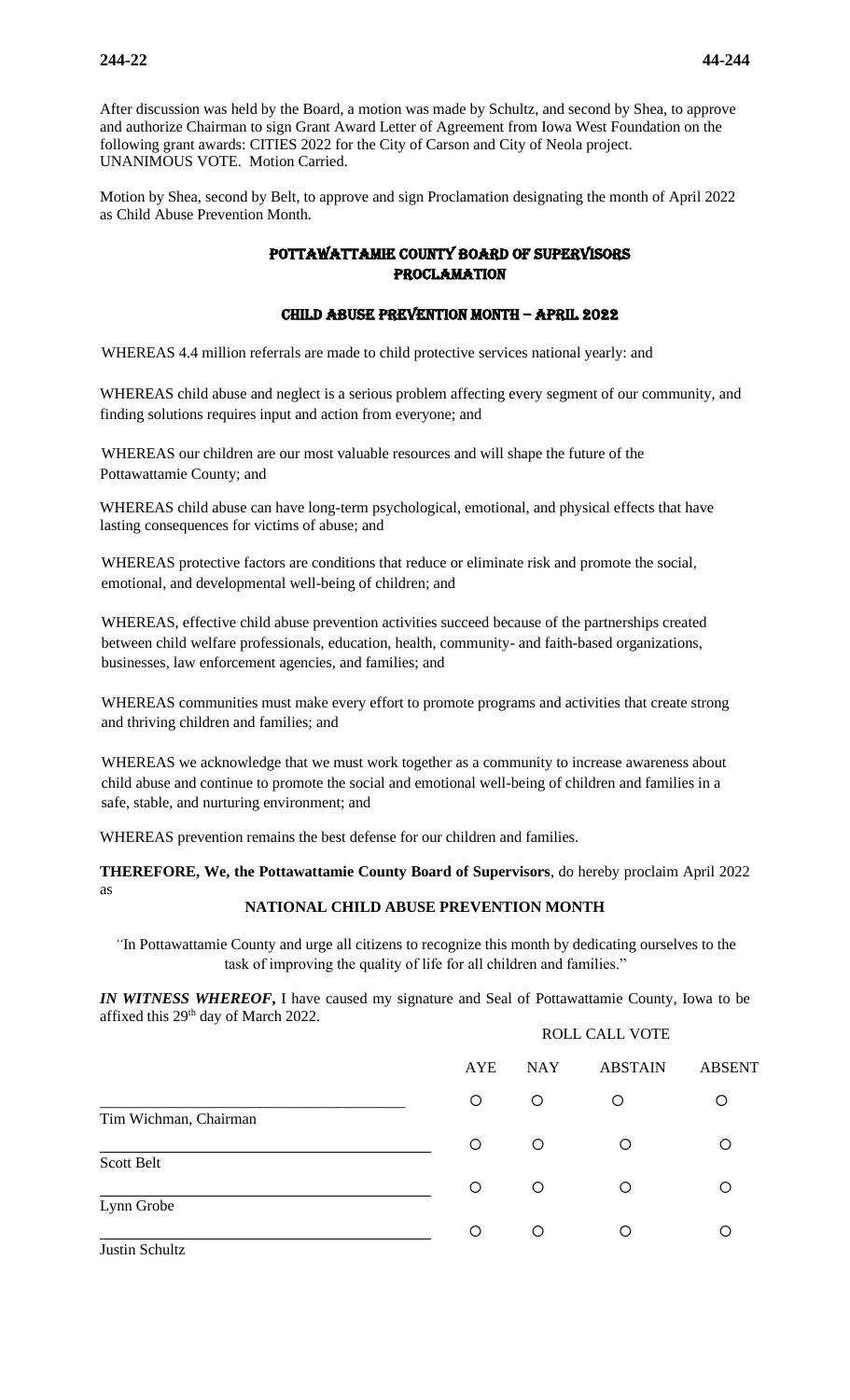$\circ$   $\circ$   $\circ$   $\circ$ Brian Shea

Attest: \_\_\_\_\_\_\_\_\_\_\_\_\_\_\_\_\_\_\_\_\_\_\_\_\_\_\_\_\_\_\_\_\_\_\_ Melvyn Houser, County Auditor Pottawattamie County, Iowa

Roll Call Vote: AYES: Wichman, Belt, Grobe, Shea, Schultz. Motion Carried.

David Bayer/Chief Information Officer appeared before the Board to present and discuss the IT Hardware Replacement Plan. Discussion only. No action taken.

Motion by Schultz, second by Shea, to approve and authorize Board to sign **Resolution No. 29-2022**, entitled: Resolution To Pave Granular Surfaced Roads.

# **RESOLUTION NO. 29-2022**

# **RESOLUTION TO PAVE GRANULAR SURFACED ROADS**

**WHEREAS,** Pottawattamie County Ordinance 7.20.030.01.A "Surfacing" requires a Board of Supervisors resolution to change the surfacing type of a roadway; and

WHEREAS, 240<sup>TH</sup> Street paving from Aspen Road, North to Pioneer Trial is necessary to facilitate the proposed residential development; and,

**WHEREAS,** Dumfries Avenue paving from Aspen Road, North to Pioneer Trail is necessary to facilitate the proposed residential development; and,

**WHEREAS**, these projects are fully funded by the Board of Supervisors and do not delay, conflict or compete with projects previously programmed in the County Five Year Plan (CYFP); and,

**WHEREAS**, the Pottawattamie County Engineer recommends the existing gravel surface be upgraded from gravel to a paved surface road for the intended use.

**NOW THEREFORE BE IT RESOLVED** by the Pottawattamie County Board of Supervisors, in session this 29TH day of March 2022, that the County Engineer be authorized and directed to improve the following road segments to from a granular to a paved surface:

- 1. 240TH Street from Aspen Road to the Pioneer Trail, approximately 4,000 feet.
- 2. Dumfries Road from Aspen Road to the Pioneer Trail, Approximately 3,500 feet.

### **Dated this 29th day of March, 2022.**

|                       | ROLL CALL VOTE |         |                |               |  |
|-----------------------|----------------|---------|----------------|---------------|--|
|                       | AYE            | NAY     | <b>ABSTAIN</b> | <b>ABSENT</b> |  |
| Tim Wichman, Chairman | $\circ$        | $\circ$ | $\circ$        | O             |  |
| Scott Belt            | $\circ$        | $\circ$ | $\circ$        | O             |  |
| Lynn Grobe            | $\circ$        | $\circ$ | $\circ$        | O             |  |
| Justin Schultz        | $\circ$        | $\circ$ | $\circ$        | $\circ$       |  |
| <b>Brian Shea</b>     | $\Omega$       | $\circ$ | $\circ$        | $\Omega$      |  |
| <b>ATTEST:</b>        |                |         |                |               |  |

Melvyn Houser, County Auditor

Roll Call Vote: AYES: Wichman, Belt, Grobe, Shea, Schultz. Motion Carried.

Motion by Shea, second by Schultz, to set Public Hearing for April 12 at 10:00 A.M. to receive public comment on the Dumfries and 240<sup>th</sup> Street Paving projects. UNANIMOUS VOTE. Motion Carried.